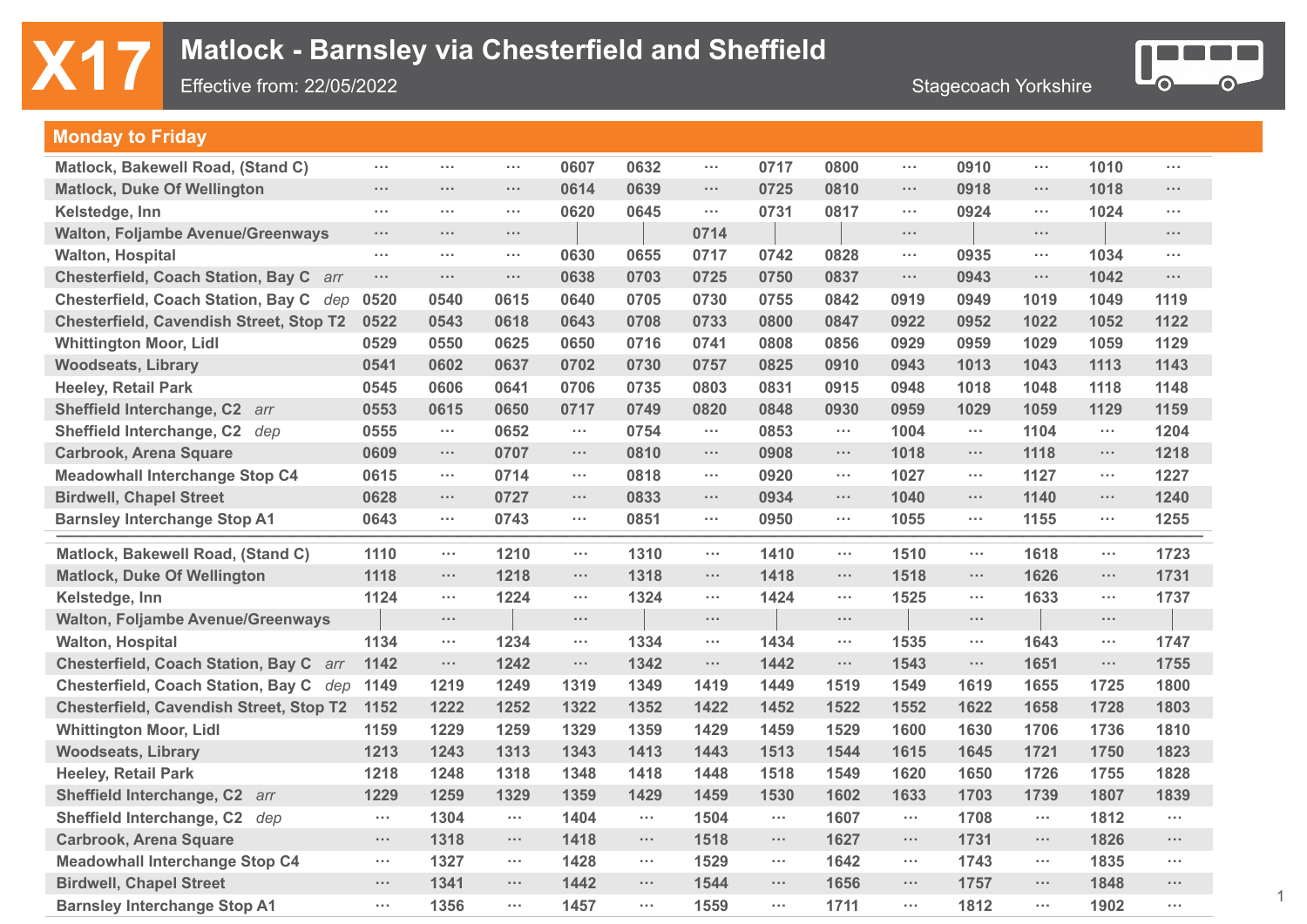

### **Monday to Friday (continued)**

| 1826 | 1925     | 2108                 | 2248                 |
|------|----------|----------------------|----------------------|
| 1833 | 1931     | 2114                 | 2254                 |
| 1838 | 1936     | 2119                 | 2259                 |
|      |          |                      |                      |
| 1847 | 1945     | 2128                 | 2308                 |
| 1855 | 1951     | 2134                 | 2314                 |
| 1900 | 1953     | 2134                 | .                    |
| 1903 | 1956     | 2136                 | $\cdots$             |
| 1910 | 2004     | <b>A 10 W</b>        | .                    |
| 1922 | 2016     | <b>A 10 A</b>        | $\cdots$             |
| 1926 | 2020     | <b>A 10 A</b>        | .                    |
| 1937 | 2031     | $\sim$               | $\cdots$             |
| 1942 | $\cdots$ | <b>A 10 A</b>        | .                    |
| 1956 | $\cdots$ | $\sim$ $\sim$ $\sim$ | $\cdots$             |
| 2003 | $\cdots$ | <b>A 10 W</b>        | .                    |
| 2015 | $\cdots$ | $\sim$ $\sim$        | $\cdots$             |
| 2029 | $\cdots$ | <b>ALC UNIT</b>      | $\sim$ $\sim$ $\sim$ |
|      |          |                      |                      |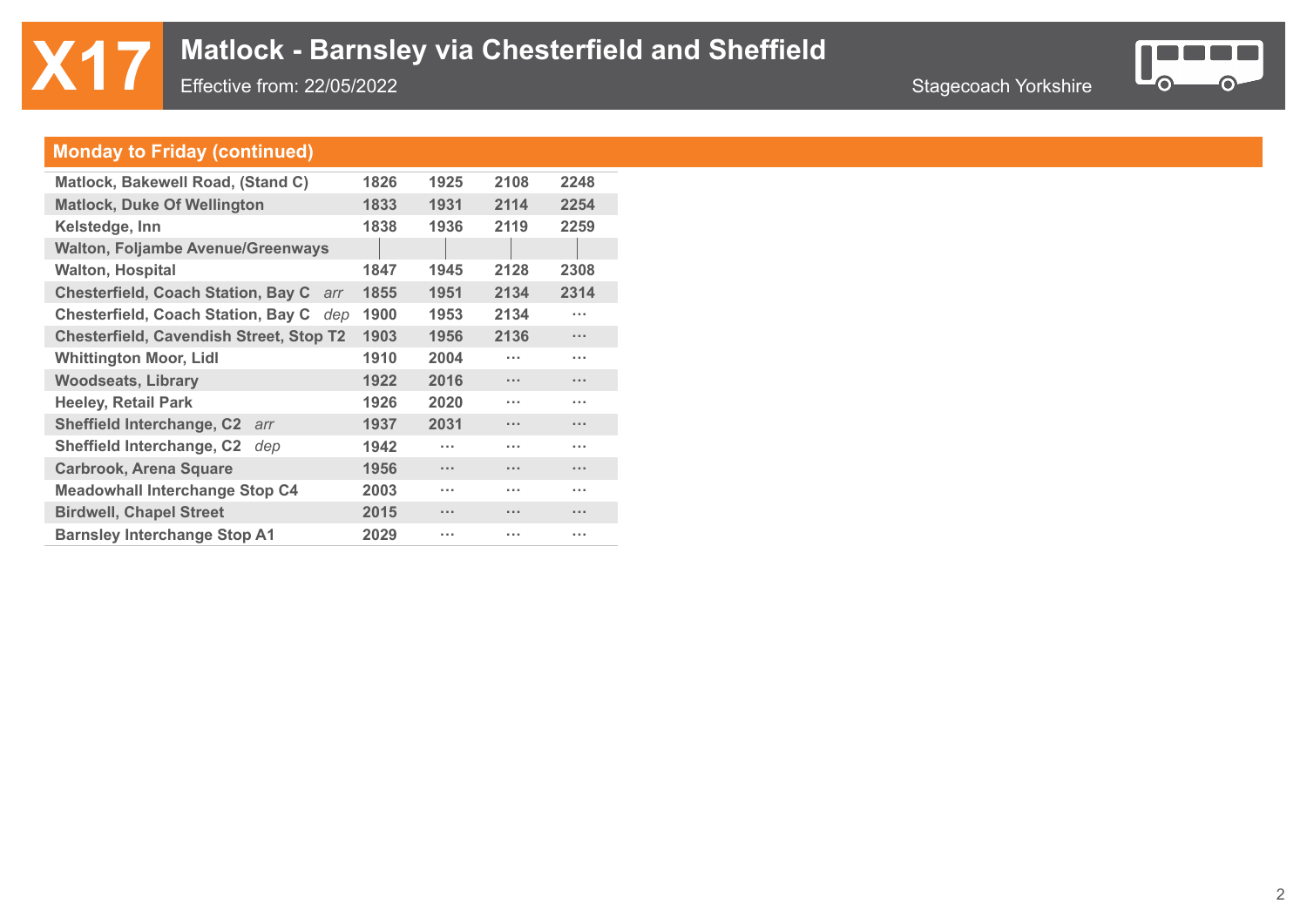

| <b>Saturday</b>                                  |                      |                      |            |                      |            |                      |                      |                      |                      |                      |                      |            |                      |
|--------------------------------------------------|----------------------|----------------------|------------|----------------------|------------|----------------------|----------------------|----------------------|----------------------|----------------------|----------------------|------------|----------------------|
| Matlock, Bakewell Road, (Stand C)                | $\sim$ $\sim$ $\sim$ | $\sim 100$           | $\sim 100$ | $\sim 100$           | $\sim 10$  | 0810                 | $\sim$ $\sim$        | 0910                 | $\sim$               | 1010                 | $\sim$               | 1110       | $\sim$               |
| <b>Matlock, Duke Of Wellington</b>               | $\cdots$             | $\sim 100$           | $\sim 100$ | $\sim 10^{-1}$       | $\sim 100$ | 0818                 | $\sim 100$           | 0918                 | $\sim$               | 1018                 | $\sim$               | 1118       | $\sim$               |
| Kelstedge, Inn                                   | $\sim$ $\sim$ $\sim$ | $\sim 100$           | $\sim 100$ | $\sim 100$           | $\sim 100$ | 0824                 | $\sim 100$           | 0924                 | $\sim 100$           | 1024                 | $\sim$ $\sim$ $\sim$ | 1124       | $\sim$ $\sim$ $\sim$ |
| <b>Walton, Hospital</b>                          | $\sim 100$           | $\sim 100$           | $\sim 100$ | $\sim 100$           | $\sim 100$ | 0834                 | $\sim 100$           | 0934                 | $\sim$               | 1034                 | $\sim$ $\sim$ $\sim$ | 1134       | $\sim$               |
| <b>Chesterfield, Coach Station, Bay C</b><br>arr | $\sim$ $\sim$ $\sim$ | $\sim$               | $\sim 100$ | a a s                | $\sim 100$ | 0842                 | $\sim$ $\sim$        | 0942                 | $\sim$               | 1042                 | $\sim$               | 1142       | $\sim$ $\sim$        |
| Chesterfield, Coach Station, Bay C dep           | 0535                 | 0627                 | 0722       | 0752                 | 0822       | 0849                 | 0919                 | 0949                 | 1019                 | 1049                 | 1119                 | 1149       | 1219                 |
| <b>Chesterfield, Cavendish Street, Stop T2</b>   | 0537                 | 0630                 | 0725       | 0755                 | 0825       | 0852                 | 0922                 | 0952                 | 1022                 | 1052                 | 1122                 | 1152       | 1222                 |
| <b>Whittington Moor, Lidl</b>                    | 0544                 | 0637                 | 0732       | 0802                 | 0832       | 0859                 | 0929                 | 0959                 | 1029                 | 1059                 | 1129                 | 1159       | 1229                 |
| <b>Woodseats, Library</b>                        | 0556                 | 0649                 | 0745       | 0815                 | 0845       | 0913                 | 0943                 | 1013                 | 1043                 | 1113                 | 1143                 | 1213       | 1243                 |
| <b>Heeley, Retail Park</b>                       | 0600                 | 0653                 | 0749       | 0819                 | 0849       | 0918                 | 0948                 | 1018                 | 1048                 | 1118                 | 1148                 | 1218       | 1248                 |
| Sheffield Interchange, C2 arr                    | 0608                 | 0702                 | 0759       | 0829                 | 0859       | 0928                 | 0959                 | 1029                 | 1059                 | 1129                 | 1159                 | 1229       | 1259                 |
| Sheffield Interchange, C2 dep                    | 0610                 | 0704                 | 0804       | $\sim 100$           | 0904       | $\sim$ $\sim$ $\sim$ | 1004                 | $\sim$ $\sim$ $\sim$ | 1104                 | $\sim$ $\sim$        | 1204                 | $\sim$     | 1304                 |
| <b>Carbrook, Arena Square</b>                    | 0622                 | 0717                 | 0817       | $\sim$ $\sim$ $\sim$ | 0917       | $\sim$ $\sim$ $\sim$ | 1017                 | $\sim$ $\sim$ $\sim$ | 1118                 | $\sim$ $\sim$ $\sim$ | 1218                 | $\sim$     | 1318                 |
| <b>Meadowhall Interchange Stop C4</b>            | 0629                 | 0726                 | 0826       | $\sim$               | 0926       | $\sim$               | 1026                 | $\sim$ $\sim$ $\sim$ | 1127                 | $\sim$ $\sim$ $\sim$ | 1229                 | $\sim$     | 1329                 |
| <b>Birdwell, Chapel Street</b>                   | 0641                 | 0739                 | 0839       | $\sim$ $\sim$ $\sim$ | 0939       | $\sim$ $\sim$ $\sim$ | 1039                 | $\sim$ $\sim$ $\sim$ | 1140                 | $\sim 100$           | 1242                 | $\sim$     | 1343                 |
| <b>Barnsley Interchange Stop A1</b>              | 0655                 | 0754                 | 0854       | $\sim$ $\sim$ $\sim$ | 0954       | $\sim$ $\sim$ $\sim$ | 1054                 | $\sim$ $\sim$ $\sim$ | 1155                 | $\sim$ $\sim$ $\sim$ | 1257                 | $\sim 100$ | 1358                 |
|                                                  |                      |                      |            |                      |            |                      |                      |                      |                      |                      |                      |            |                      |
| Matlock, Bakewell Road, (Stand C)                | 1210                 | $\sim$ $\sim$ $\sim$ | 1310       | $\sim$ $\sim$ $\sim$ | 1410       | $\sim$ $\sim$        | 1510                 | $\sim 100$           | 1618                 | $\sim 10$            | 1723                 | 1826       | 1925                 |
| <b>Matlock, Duke Of Wellington</b>               | 1218                 | $\sim$ $\sim$ $\sim$ | 1318       | $\sim$ $\sim$ $\sim$ | 1418       | $\cdots$             | 1518                 | $\sim$               | 1626                 | $\sim 100$           | 1731                 | 1833       | 1931                 |
| Kelstedge, Inn                                   | 1224                 | $\sim$               | 1324       | $\sim$ $\sim$ $\sim$ | 1424       | $\cdots$             | 1524                 | $\sim$               | 1632                 | $\sim$ $\sim$ $\sim$ | 1737                 | 1838       | 1936                 |
| <b>Walton, Hospital</b>                          | 1234                 | $\sim$               | 1334       | $\sim$ $\sim$ $\sim$ | 1434       | $\sim$ $\sim$        | 1534                 | $\sim$               | 1642                 | $\sim$               | 1747                 | 1847       | 1945                 |
| <b>Chesterfield, Coach Station, Bay C</b><br>arr | 1242                 | $\sim$               | 1342       | $\sim$               | 1442       | $\cdots$             | 1542                 | $\sim$               | 1650                 | $\sim$               | 1755                 | 1855       | 1951                 |
| Chesterfield, Coach Station, Bay C dep           | 1249                 | 1319                 | 1349       | 1419                 | 1449       | 1519                 | 1549                 | 1619                 | 1655                 | 1725                 | 1800                 | 1900       | 1953                 |
| <b>Chesterfield, Cavendish Street, Stop T2</b>   | 1252                 | 1322                 | 1352       | 1422                 | 1452       | 1522                 | 1552                 | 1622                 | 1658                 | 1728                 | 1803                 | 1903       | 1956                 |
| <b>Whittington Moor, Lidl</b>                    | 1259                 | 1329                 | 1359       | 1429                 | 1459       | 1529                 | 1559                 | 1629                 | 1705                 | 1735                 | 1810                 | 1910       | 2004                 |
| <b>Woodseats, Library</b>                        | 1313                 | 1343                 | 1413       | 1443                 | 1513       | 1543                 | 1613                 | 1643                 | 1719                 | 1749                 | 1823                 | 1922       | 2016                 |
| <b>Heeley, Retail Park</b>                       | 1318                 | 1348                 | 1418       | 1448                 | 1518       | 1548                 | 1618                 | 1648                 | 1724                 | 1754                 | 1828                 | 1926       | 2020                 |
| Sheffield Interchange, C2 arr                    | 1329                 | 1359                 | 1429       | 1459                 | 1529       | 1559                 | 1629                 | 1659                 | 1735                 | 1805                 | 1839                 | 1937       | 2031                 |
| Sheffield Interchange, C2 dep                    | $\sim 10^{-1}$       | 1404                 | $\sim 100$ | 1504                 | $\sim 100$ | 1604                 | $\sim 100$           | 1704                 | $\sim$ $\sim$        | 1810                 | $\sim$ $\sim$ $\sim$ | 1942       | $\cdots$             |
| <b>Carbrook, Arena Square</b>                    | $\sim$               | 1418                 | $\sim 100$ | 1518                 | $\sim$     | 1618                 | $\sim$ $\sim$ $\sim$ | 1718                 | $\sim$ $\sim$ $\sim$ | 1824                 | $\sim$               | 1956       | $\sim$               |
| <b>Meadowhall Interchange Stop C4</b>            | $\sim$ $\sim$ $\sim$ | 1429                 | $\sim 100$ | 1529                 | $\sim 100$ | 1629                 | $\sim 100$           | 1729                 | $\sim 100$           | 1833                 | $\sim$               | 2003       | $\cdots$             |
| <b>Birdwell, Chapel Street</b>                   | $\sim$ $\sim$ $\sim$ | 1443                 | $\sim 100$ | 1543                 | $\sim$     | 1643                 | $\sim$               | 1743                 | $\sim$ $\sim$ $\sim$ | 1846                 | $\sim$               | 2015       | $\sim$               |
| <b>Barnsley Interchange Stop A1</b>              | $\sim$ $\sim$ $\sim$ | 1458                 | $\sim 100$ | 1558                 | $\sim 100$ | 1658                 | $\sim 100$           | 1757                 | $\sim$ $\sim$ $\sim$ | 1900                 | $\sim 100$           | 2029       | $\cdots$             |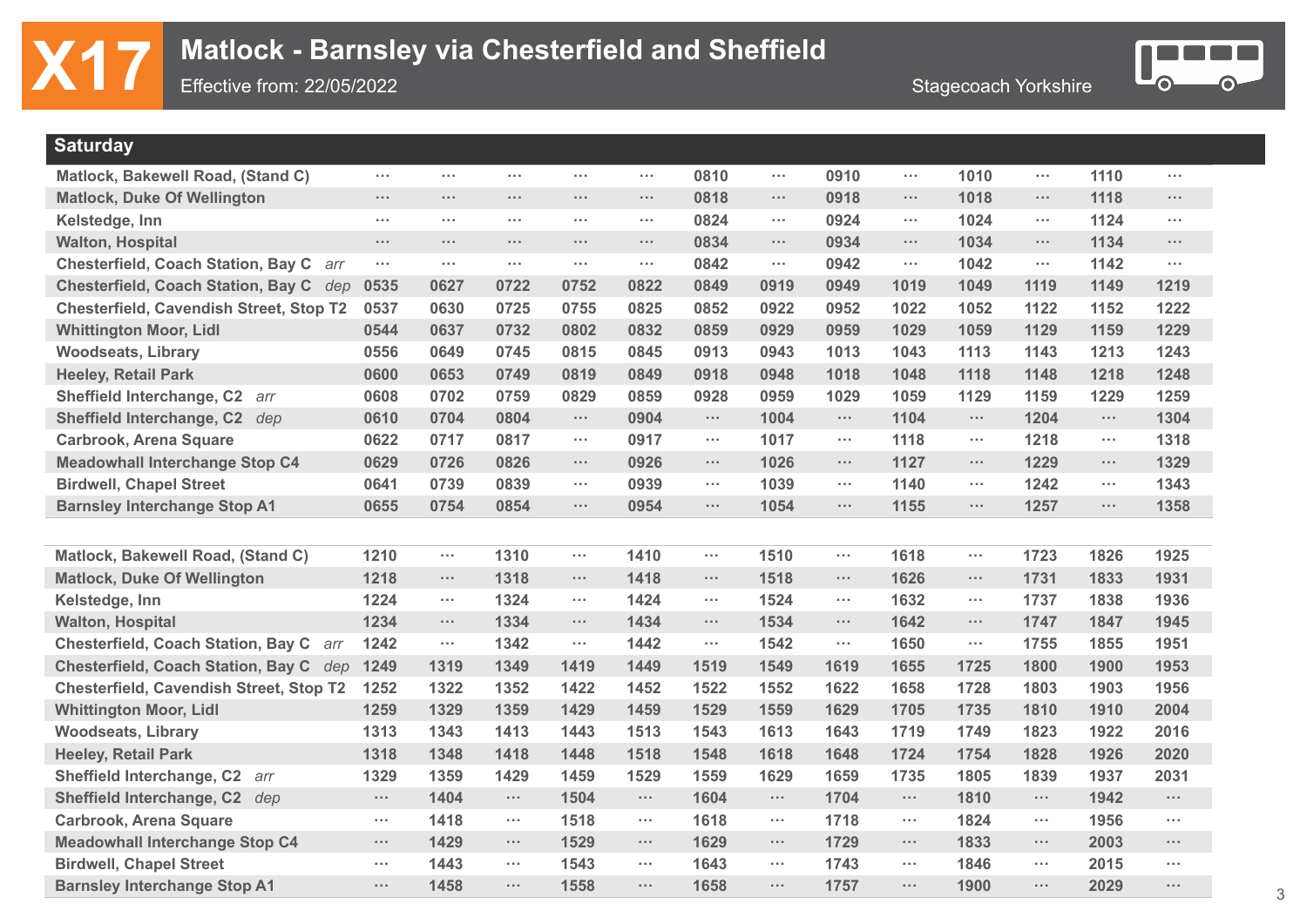## **X17** Matlock - Barnsley via Chesterfield and Sheffield<br>Effective from: 22/05/2022

Effective from: 22/05/2022



#### **Saturday (continued)**

| Matlock, Bakewell Road, (Stand C)              |     | 2108 | 2248     |
|------------------------------------------------|-----|------|----------|
| <b>Matlock, Duke Of Wellington</b>             |     | 2114 | 2254     |
| Kelstedge, Inn                                 |     | 2119 | 2259     |
| <b>Walton, Hospital</b>                        |     | 2128 | 2308     |
| <b>Chesterfield, Coach Station, Bay C</b>      | arr | 2134 | 2314     |
| <b>Chesterfield, Coach Station, Bay C</b>      | dep | 2134 | $\cdots$ |
| <b>Chesterfield, Cavendish Street, Stop T2</b> |     | 2136 | .        |
| <b>Whittington Moor, Lidl</b>                  |     | .    | $\cdots$ |
| <b>Woodseats, Library</b>                      |     | .    | .        |
| <b>Heeley, Retail Park</b>                     |     | .    | $\cdots$ |
| Sheffield Interchange, C2<br>arr               |     | .    | .        |
| <b>Sheffield Interchange, C2</b><br>dep        |     | .    |          |
| <b>Carbrook, Arena Square</b>                  |     | .    | .        |
| <b>Meadowhall Interchange Stop C4</b>          |     | .    | .        |
| <b>Birdwell, Chapel Street</b>                 |     | .    | .        |
| <b>Barnsley Interchange Stop A1</b>            |     | .    |          |
|                                                |     |      |          |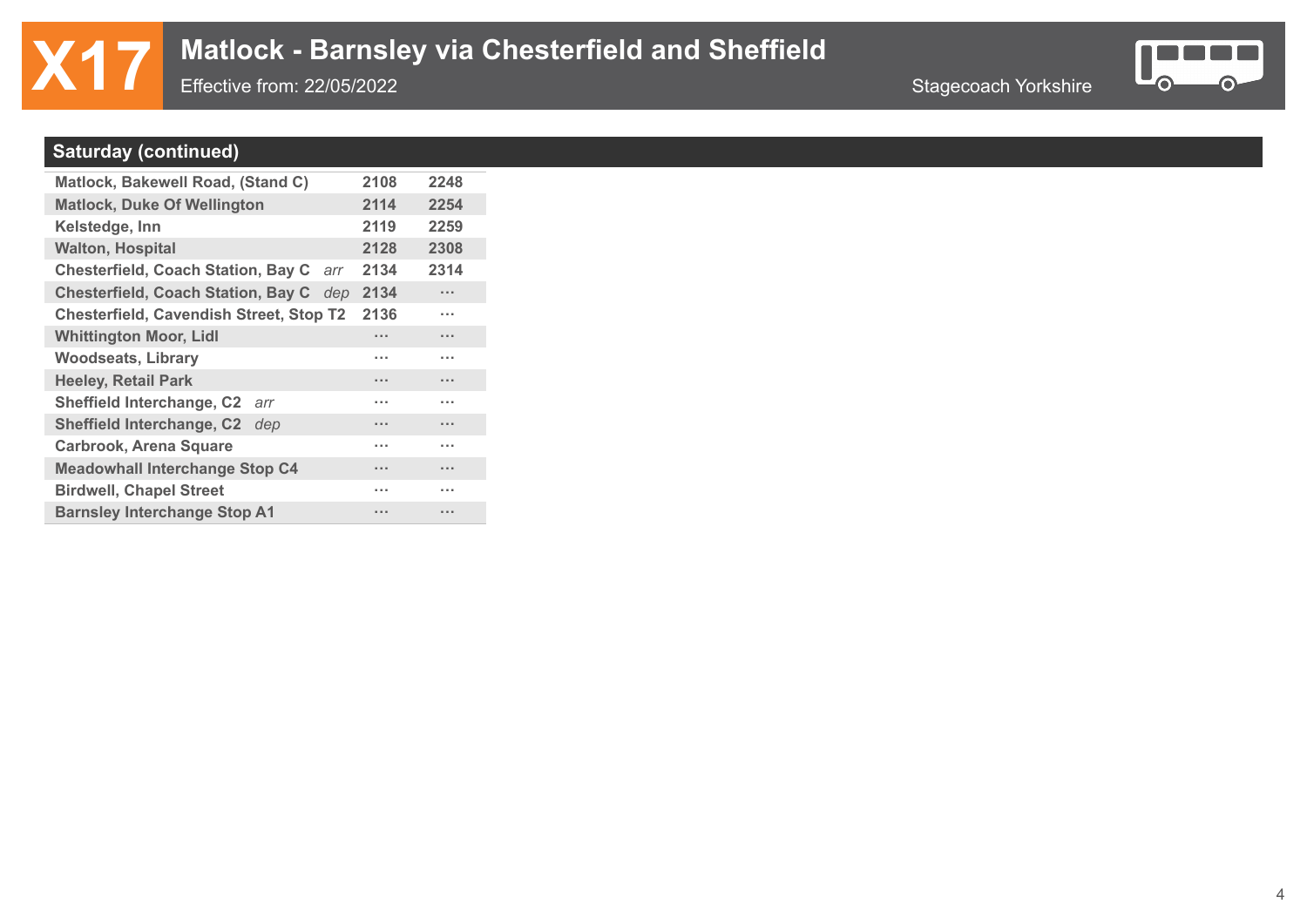|  | $\mathbf{X}$ 17 Matlock - Barnsley via Chesterfield and Sheffield Metaphore from: 22/05/2022 |                             |
|--|----------------------------------------------------------------------------------------------|-----------------------------|
|  | Effective from: $22/05/2022$                                                                 | <b>Stagecoach Yorkshire</b> |



| <b>Sunday</b>                                    |                                                                                                                                                                                                                                                                                                                                                                                                                        |              |      |      |      |      |      |      |            |                |                 |                                                                 |            |               |
|--------------------------------------------------|------------------------------------------------------------------------------------------------------------------------------------------------------------------------------------------------------------------------------------------------------------------------------------------------------------------------------------------------------------------------------------------------------------------------|--------------|------|------|------|------|------|------|------------|----------------|-----------------|-----------------------------------------------------------------|------------|---------------|
| Matlock, Bakewell Road, (Stand C)                | $\sim 100$                                                                                                                                                                                                                                                                                                                                                                                                             | $\sim 100$   | 0914 | 1014 | 1114 | 1214 | 1314 | 1414 | 1514       | <b>ALCOHOL</b> | 1614            | 1714                                                            | 1814       | 1914          |
| <b>Matlock, Duke Of Wellington</b>               | $\sim 100$                                                                                                                                                                                                                                                                                                                                                                                                             | $\sim 100$   | 0921 | 1021 | 1121 | 1221 | 1321 | 1421 | 1521       | $\sim 100$     | 1621            | 1721                                                            | 1821       | 1921          |
| Kelstedge, Inn                                   | <b>ALC N</b>                                                                                                                                                                                                                                                                                                                                                                                                           | <b>ALC A</b> | 0927 | 1027 | 1127 | 1227 | 1327 | 1427 | 1527       | <b>ALCOHOL</b> | 1627            | 1727                                                            | 1827       | 1927          |
| <b>Walton, Hospital</b>                          | $\mathbf{z}=\mathbf{z}+\mathbf{z}+\mathbf{z}+\mathbf{z}+\mathbf{z}+\mathbf{z}+\mathbf{z}+\mathbf{z}+\mathbf{z}+\mathbf{z}+\mathbf{z}+\mathbf{z}+\mathbf{z}+\mathbf{z}+\mathbf{z}+\mathbf{z}+\mathbf{z}+\mathbf{z}+\mathbf{z}+\mathbf{z}+\mathbf{z}+\mathbf{z}+\mathbf{z}+\mathbf{z}+\mathbf{z}+\mathbf{z}+\mathbf{z}+\mathbf{z}+\mathbf{z}+\mathbf{z}+\mathbf{z}+\mathbf{z}+\mathbf{z}+\mathbf{z}+\mathbf{z}+\mathbf{$ | $\sim 100$   | 0937 | 1037 | 1137 | 1237 | 1337 | 1437 | 1537       | $\sim 1000$    | 1637            | 1737                                                            | 1837       | 1937          |
| Chesterfield, Coach Station, Bay C arr           | $\sim 100$                                                                                                                                                                                                                                                                                                                                                                                                             | $\sim 100$   | 0944 | 1044 | 1144 | 1244 | 1344 | 1444 | 1544       | <b>ALCOHOL</b> | 1644            | 1744                                                            | 1844       | 1944          |
| <b>Chesterfield, Coach Station, Bay C</b><br>dep | 0753                                                                                                                                                                                                                                                                                                                                                                                                                   | 0850         | 0950 | 1050 | 1150 | 1250 | 1350 | 1450 | 1550       | $\sim 100$     | 1650            | 1750                                                            | 1844       | 1944          |
| <b>Chesterfield, Cavendish Street, Stop T2</b>   | 0756                                                                                                                                                                                                                                                                                                                                                                                                                   | 0853         | 0953 | 1053 | 1153 | 1253 | 1353 | 1453 | 1553       | <b>ALCOHOL</b> | 1653            | 1753                                                            | 1846       | 1946          |
| <b>Whittington Moor, Lidl</b>                    | 0803                                                                                                                                                                                                                                                                                                                                                                                                                   | 0900         | 1000 | 1100 | 1200 | 1300 | 1400 | 1500 | 1600       | $\sim 100$     | 1700            | 1800                                                            | $\sim 100$ | $\sim 100$    |
| <b>Woodseats, Library</b>                        | 0815                                                                                                                                                                                                                                                                                                                                                                                                                   | 0913         | 1013 | 1114 | 1214 | 1314 | 1414 | 1514 | 1614       | <b>ALCOHOL</b> | 1713            | 1813                                                            | $\cdots$   | <b>A 10 A</b> |
| <b>Heeley, Retail Park</b>                       | 0819                                                                                                                                                                                                                                                                                                                                                                                                                   | 0918         | 1018 | 1119 | 1219 | 1319 | 1419 | 1519 | 1619       | $\sim 100$     | 1718            | 1818                                                            | $\cdots$   | $\sim 100$    |
| <b>Sheffield Interchange, C2</b><br>arr          | 0830                                                                                                                                                                                                                                                                                                                                                                                                                   | 0929         | 1029 | 1130 | 1230 | 1330 | 1430 | 1530 | 1630       | <b>ALCOHOL</b> | 1729            | 1829                                                            | $\cdots$   | <b>A 10 A</b> |
| <b>Sheffield Interchange, C2</b><br>dep          | 0835                                                                                                                                                                                                                                                                                                                                                                                                                   | 0935         | 1035 | 1135 | 1235 | 1335 | 1435 | 1535 | $\sim 100$ | 1650           | $\sim$ 10 $\pm$ | $\sim$ $\sim$ $\sim$                                            | $\cdots$   | $\sim 100$    |
| <b>Carbrook, Arena Square</b>                    | 0848                                                                                                                                                                                                                                                                                                                                                                                                                   | 0948         | 1048 | 1148 | 1248 | 1348 | 1448 | 1548 | $\sim 100$ | 1703           | $\sim 100$      | $\sim 100$                                                      | $\cdots$   | $\sim 100$    |
| <b>Meadowhall Interchange Stop C4</b>            | 0857                                                                                                                                                                                                                                                                                                                                                                                                                   | 0957         | 1057 | 1157 | 1257 | 1357 | 1457 | 1557 | $\sim 100$ | 1712           | $\sim$ 10 $\pm$ | $\mathbf{a} \cdot \mathbf{a} \cdot \mathbf{a} \cdot \mathbf{a}$ | $\cdots$   | $\sim 100$    |
| <b>Birdwell, Chapel Street</b>                   | 0910                                                                                                                                                                                                                                                                                                                                                                                                                   | 1010         | 1110 | 1210 | 1310 | 1410 | 1510 | 1610 | $\sim 100$ | 1725           | $\sim 100$      | $\sim$ $\sim$ $\sim$                                            | $\cdots$   | $\sim 100$    |
| <b>Barnsley Interchange Stop A1</b>              | 0925                                                                                                                                                                                                                                                                                                                                                                                                                   | 1025         | 1125 | 1225 | 1325 | 1425 | 1525 | 1625 | $\sim 100$ | 1740           | $\sim$ 10 $\pm$ | $\sim 100$ m $^{-1}$                                            |            | $\sim 100$    |
|                                                  |                                                                                                                                                                                                                                                                                                                                                                                                                        |              |      |      |      |      |      |      |            |                |                 |                                                                 |            |               |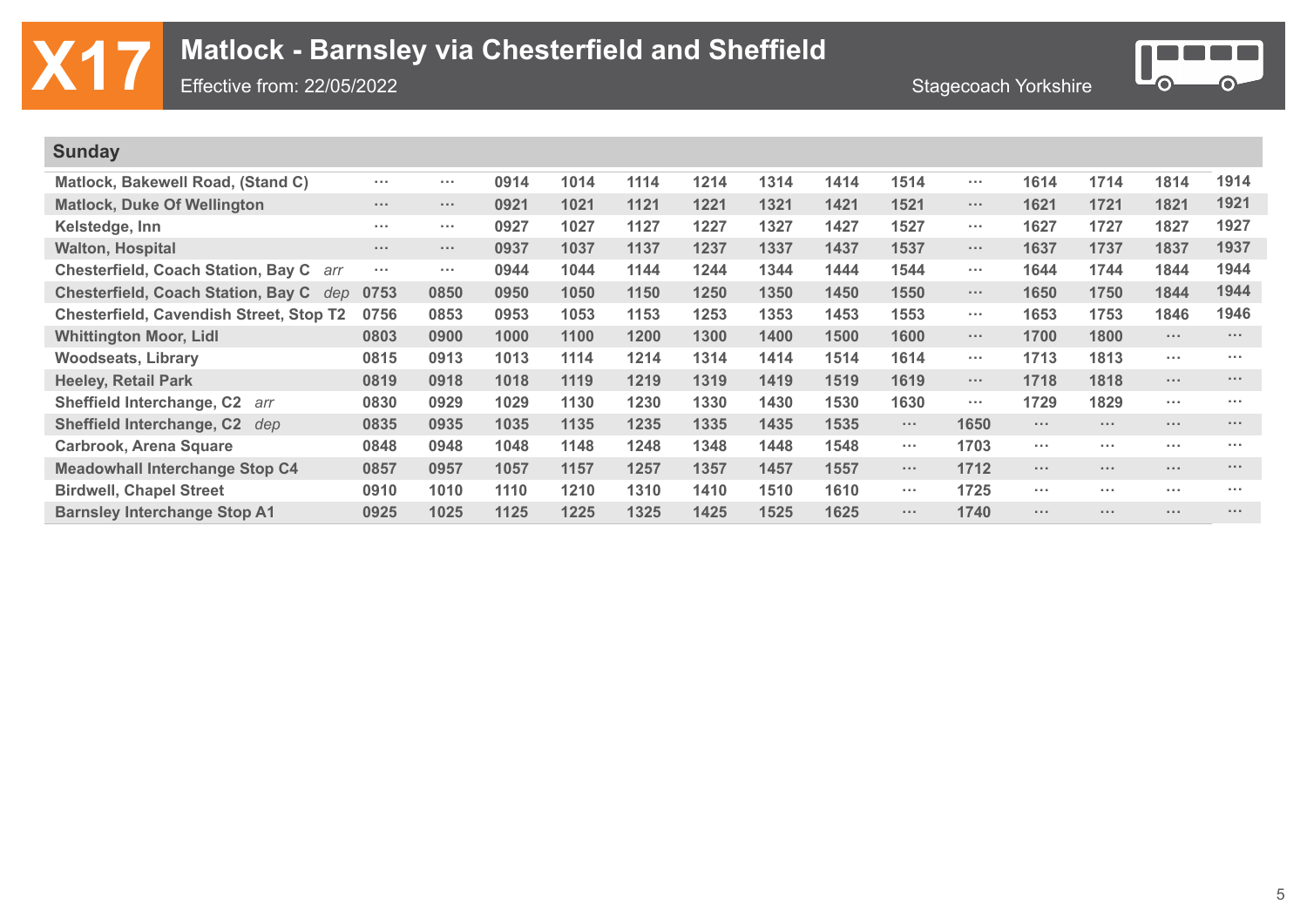## **X17** Barnsley - Matlock via Sheffield and Chesterfield<br>Effective from: 22/05/2022

Effective from: 22/05/2022



#### **Monday to Friday**

| <b>Barnsley Interchange Stop A1</b>       | $\sim 100$           | $\sim 100$           | $\sim$ $\sim$ $\sim$ | $\sim 100$    | $\sim$ $\sim$ $\sim$ | $\sim$     | 0650                 | $\sim$ 10 $\pm$      | 0759                 | $\sim$ $\sim$ $\sim$ | 0908       | $\sim$ $\sim$ $\sim$ | 1009           |
|-------------------------------------------|----------------------|----------------------|----------------------|---------------|----------------------|------------|----------------------|----------------------|----------------------|----------------------|------------|----------------------|----------------|
| <b>Birdwell, Chapel Street</b>            | $\sim$               | $\sim$ $\sim$ $\sim$ | $\sim 100$           | $\sim 100$    | $\sim$ $\sim$ $\sim$ | $\sim 100$ | 0703                 | $\sim 100$           | 0814                 | $\sim 100$           | 0922       | $\sim$               | 1023           |
| <b>Meadowhall Interchange Stop A4</b>     | $\sim$ $\sim$ $\sim$ | $\sim$               | $\sim$ $\sim$ $\sim$ | $\sim 100$    | $\sim$ $\sim$ $\sim$ | $\sim$     | 0720                 | $\sim 100$           | 0837                 | $\sim 100$           | 0940       | $\sim$               | 1040           |
| <b>Carbrook, Arena Square</b>             | $\sim$               | $\sim 100$           | $\sim$ $\sim$ $\sim$ | $\sim 100$    | $\sim$ $\sim$ $\sim$ | $\sim 100$ | 0729                 | $\sim 100$           | 0845                 | $\sim$ $\sim$ $\sim$ | 0947       | $\cdots$             | 1047           |
| Sheffield Interchange, D4<br>arr          | $\sim$               | $\sim$ $\sim$        | $\sim$ $\sim$        | $\sim 100$    | $\sim$               | $\sim$     | 0744                 | $\sim$ $\sim$        | 0900                 | $\sim$               | 1000       | $\cdots$             | 1100           |
| Sheffield Interchange, D4 dep             | $\sim$               | $\sim 100$           | $\sim$ $\sim$ $\sim$ | 0620          | 0641                 | 0722       | 0752                 | 0832                 | 0905                 | 0935                 | 1005       | 1035                 | 1105           |
| <b>Sheffield, Arundel Gate, Stop AG12</b> | $\sim 100$           | $\sim$               | $\sim$ $\sim$ $\sim$ | 0622          | 0643                 | 0725       | 0755                 | 0835                 | 0908                 | 0938                 | 1008       | 1038                 | 1108           |
| <b>Heeley, Retail Park</b>                | $\sim 100$           | $\sim 100$           | $\sim$ $\sim$ $\sim$ | 0632          | 0653                 | 0738       | 0808                 | 0848                 | 0920                 | 0949                 | 1019       | 1049                 | 1119           |
| <b>Woodseats, Cobnar Road</b>             | $\sim$               | $\sim$               | $\sim$ $\sim$        | 0636          | 0657                 | 0744       | 0816                 | 0854                 | 0925                 | 0954                 | 1024       | 1054                 | 1124           |
| <b>Whittington Moor, Lidl</b>             | $\sim$               | $\sim$ $\sim$ $\sim$ | $\sim$ $\sim$ $\sim$ | 0649          | 0710                 | 0801       | 0834                 | 0907                 | 0938                 | 1007                 | 1037       | 1107                 | 1137           |
| Chesterfield, Coach Station, Bay D arr    | $\sim$               | $\sim$               | $\sim$ $\sim$        | 0700          | 0721                 | 0814       | 0848                 | 0920                 | 0951                 | 1020                 | 1050       | 1120                 | 1150           |
| Chesterfield, Coach Station, Bay D dep    | 0540                 | 0605                 | 0645                 | 0702          | 0724                 | 0819       | $\sim$ $\sim$        | 0925                 | $\cdots$             | 1025                 | $\sim 100$ | 1125                 | $\sim 100$     |
| <b>Walton, Hospital</b>                   | 0545                 | 0610                 | 0651                 | 0709          | 0731                 | 0827       | $\sim$ $\sim$ $\sim$ | 0932                 | $\sim$               | 1032                 | $\sim 10$  | 1132                 | $\sim 100$     |
| <b>Walton, Foljambe Avenue/Greenways</b>  |                      |                      |                      | 0712          |                      |            | $\sim$ $\sim$ $\sim$ |                      | $\sim$ $\sim$ $\sim$ |                      | $\sim 100$ |                      | $\sim 100$     |
| Kelstedge, Inn                            | 0554                 | 0619                 | 0701                 | $\sim$ $\sim$ | 0741                 | 0838       | $\sim$ $\sim$ $\sim$ | 0943                 | $\sim$ $\sim$        | 1043                 | $\sim 10$  | 1143                 | $\sim 100$     |
| <b>Matlock, Duke Of Wellington</b>        | 0600                 | 0625                 | 0708                 | $\sim 100$    | 0748                 | 0846       | $\sim$ $\sim$        | 0950                 | $\cdots$             | 1050                 | $\sim$     | 1150                 | $\sim 100$     |
| Matlock, Bakewell Road, (Stand C)         | 0605                 | 0630                 | 0713                 | $\sim$        | 0755                 | 0855       | $\sim$               | 0959                 | $\sim$               | 1059                 | $\sim$     | 1159                 | $\sim 100$     |
|                                           |                      |                      |                      |               |                      |            |                      |                      |                      |                      |            |                      |                |
| <b>Barnsley Interchange Stop A1</b>       | $\sim$               | 1109                 | $\sim$               | 1209          | $\sim$               | 1309       | $\sim$               | 1409                 | $\sim$               | 1506                 | $\sim$     | 1611                 | $\sim$         |
| <b>Birdwell, Chapel Street</b>            | $\sim$               | 1123                 | $\cdots$             | 1223          | $\sim$ $\sim$ $\sim$ | 1323       | $\sim 100$           | 1423                 | $\sim 100$           | 1521                 | $\sim$     | 1627                 | $\sim 10^{-1}$ |
| <b>Meadowhall Interchange Stop A4</b>     | $\sim$ $\sim$ $\sim$ | 1140                 | $\sim$               | 1240          | $\sim$               | 1340       | $\sim$               | 1440                 | $\sim$               | 1541                 | $\sim$     | 1648                 | $\sim 100$     |
| <b>Carbrook, Arena Square</b>             | $\sim$ $\sim$ $\sim$ | 1147                 | $\sim$ $\sim$ $\sim$ | 1247          | $\sim$ $\sim$ $\sim$ | 1347       | $\sim$               | 1448                 | $\sim$               | 1549                 | $\sim$     | 1658                 | $\sim 100$     |
| Sheffield Interchange, D4 arr             | $\sim$               | 1200                 | $\sim$               | 1300          | $\sim$               | 1400       | $\sim$               | 1501                 | $\sim 100$           | 1605                 | $\sim 100$ | 1715                 | $\sim$         |
| Sheffield Interchange, D4 dep             | 1135                 | 1205                 | 1235                 | 1305          | 1335                 | 1405       | 1440                 | 1510                 | 1540                 | 1610                 | 1645       | 1720                 | 1755           |
| Sheffield, Arundel Gate, Stop AG12        | 1138                 | 1208                 | 1238                 | 1308          | 1338                 | 1408       | 1443                 | 1513                 | 1543                 | 1613                 | 1648       | 1723                 | 1758           |
| <b>Heeley, Retail Park</b>                | 1149                 | 1219                 | 1249                 | 1319          | 1349                 | 1420       | 1457                 | 1527                 | 1557                 | 1628                 | 1706       | 1739                 | 1815           |
| <b>Woodseats, Cobnar Road</b>             | 1154                 | 1224                 | 1254                 | 1324          | 1354                 | 1426       | 1503                 | 1534                 | 1604                 | 1634                 | 1713       | 1745                 | 1821           |
| <b>Whittington Moor, Lidl</b>             | 1207                 | 1237                 | 1307                 | 1337          | 1407                 | 1440       | 1518                 | 1549                 | 1620                 | 1650                 | 1729       | 1801                 | 1835           |
| Chesterfield, Coach Station, Bay D arr    | 1220                 | 1250                 | 1320                 | 1350          | 1420                 | 1454       | 1532                 | 1603                 | 1634                 | 1704                 | 1743       | 1813                 | 1847           |
| Chesterfield, Coach Station, Bay D dep    | 1225                 | $\sim 100$           | 1325                 | $\sim 100$    | 1425                 | $\sim 100$ | 1537                 | $\sim 100$           | 1639                 | $\sim 100$           | 1745       | 1815                 | 1850           |
| <b>Walton, Hospital</b>                   | 1232                 | $\sim$               | 1332                 | $\sim 100$    | 1432                 | $\sim 100$ | 1544                 | $\sim$               | 1646                 | $\sim$               | 1752       | 1821                 | 1856           |
| <b>Walton, Foljambe Avenue/Greenways</b>  |                      | $\sim$               |                      | $\sim 100$    |                      | $\sim 100$ |                      | $\sim$               |                      | $\sim$ $\sim$ $\sim$ |            | 1824                 |                |
| Kelstedge, Inn                            | 1243                 | $\sim$               | 1343                 | $\sim 100$    | 1443                 | $\sim 100$ | 1555                 | $\sim$ $\sim$ $\sim$ | 1657                 | $\sim 100$           | 1803       | $\sim$               | 1906           |
| <b>Matlock, Duke Of Wellington</b>        | 1250                 | $\sim 100$           | 1350                 | $\sim 100$    | 1450                 | $\sim 100$ | 1602                 | $\sim 100$           | 1704                 | $\sim$ $\sim$ $\sim$ | 1809       | $\cdots$ .           | 1912           |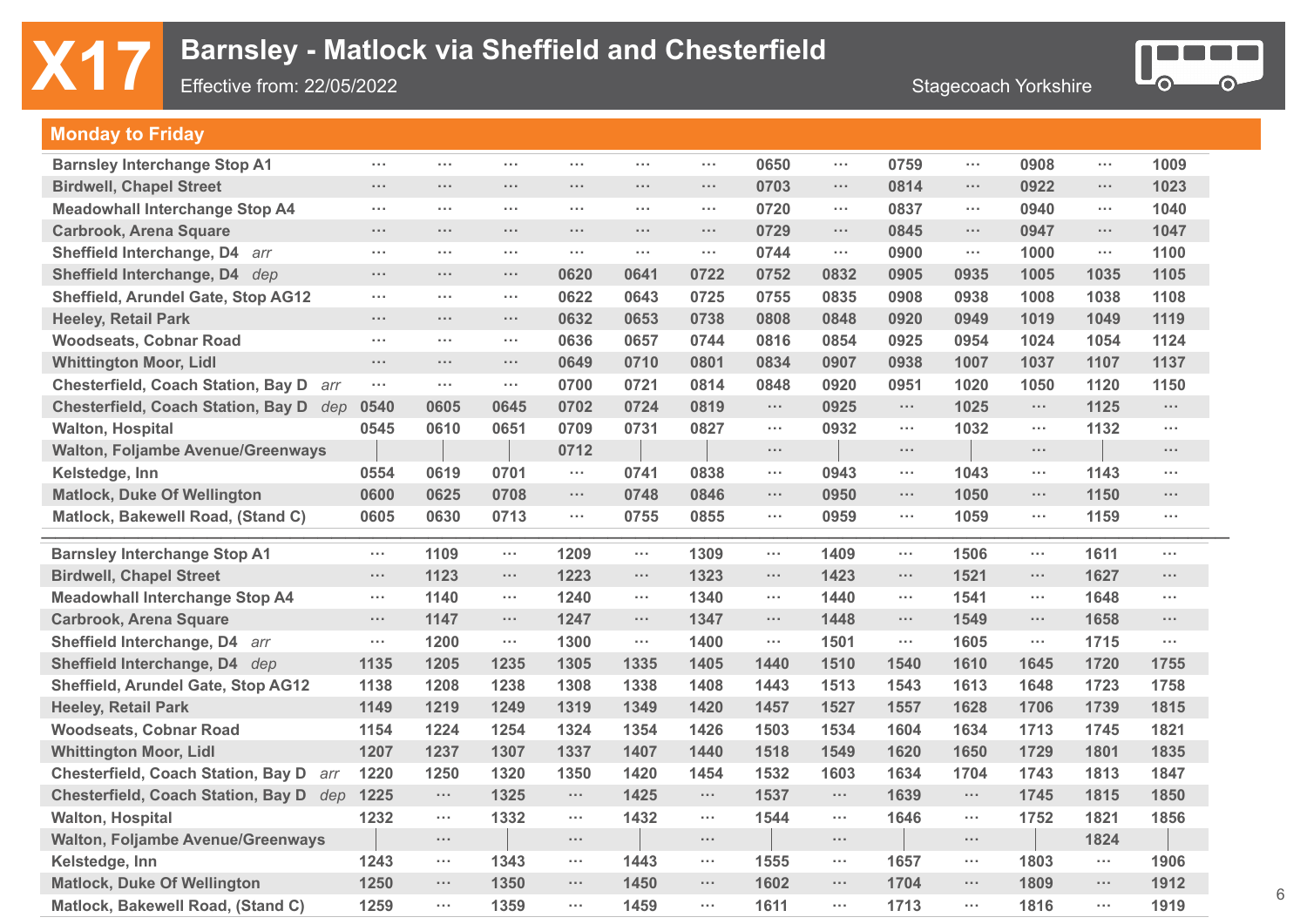

### **Monday to Friday (continued)**

| <b>Barnsley Interchange Stop A1</b>              | 1723                 | $\cdots$             | 1829          | 1910 | $\sim$ $\sim$ $\sim$ | 2048 |
|--------------------------------------------------|----------------------|----------------------|---------------|------|----------------------|------|
| <b>Birdwell, Chapel Street</b>                   | 1738                 | $\cdots$             | 1839          | 1922 | $\sim$ $\sim$ $\sim$ | 2100 |
| <b>Meadowhall Interchange Stop A4</b>            | 1757                 | $\sim$ $\sim$ $\sim$ | 1855          | 1938 | $\sim$ $\sim$ $\sim$ | 2116 |
| <b>Carbrook, Arena Square</b>                    | 1805                 | $\sim$ $\sim$ $\sim$ | 1901          | 1944 | $\sim 100$           | 2122 |
| Sheffield Interchange, D4<br>arr                 | 1820                 | $\cdots$             | 1913          | 1956 | $\sim 100$           | 2134 |
| <b>Sheffield Interchange, D4</b><br>dep          | 1825                 | 1850                 | 1915          | 1958 | 2038                 | 2138 |
| <b>Sheffield, Arundel Gate, Stop AG12</b>        | 1828                 | 1852                 | 1917          | 2000 | 2040                 | 2140 |
| <b>Heeley, Retail Park</b>                       | 1841                 | 1903                 | 1928          | 2011 | 2051                 | 2151 |
| <b>Woodseats, Cobnar Road</b>                    | 1846                 | 1908                 | 1931          | 2014 | 2054                 | 2154 |
| <b>Whittington Moor, Lidl</b>                    | 1900                 | 1920                 | 1942          | 2025 | 2105                 | 2205 |
| <b>Chesterfield, Coach Station, Bay D</b><br>arr | 1910                 | 1930                 | 1952          | 2035 | 2115                 | 2215 |
| <b>Chesterfield, Coach Station, Bay D</b><br>dep | $\sim$ $\sim$ $\sim$ | $\cdots$             | $\sim 100$    | 2038 | $\sim 100$           | 2218 |
| <b>Walton, Hospital</b>                          | $\sim$ $\sim$ $\sim$ | $\sim$ $\sim$        | $\sim 100$    | 2043 | $\sim 100$           | 2223 |
| <b>Walton, Foljambe Avenue/Greenways</b>         | $\cdots$             | $\cdots$             | $\sim 100$    |      | $\sim 100$           |      |
| Kelstedge, Inn                                   | $\sim$ $\sim$ $\sim$ | $\sim$ $\sim$        | $\sim 100$    | 2052 | $\sim 100$           | 2232 |
| <b>Matlock, Duke Of Wellington</b>               | $\cdots$             | $\cdots$             | $\sim 100$    | 2058 | $\sim 100$           | 2238 |
| Matlock, Bakewell Road, (Stand C)                | $\sim$ $\sim$ $\sim$ | $\cdots$             | <b>A 10 M</b> | 2103 | $\sim$ $\sim$ $\sim$ | 2243 |
|                                                  |                      |                      |               |      |                      |      |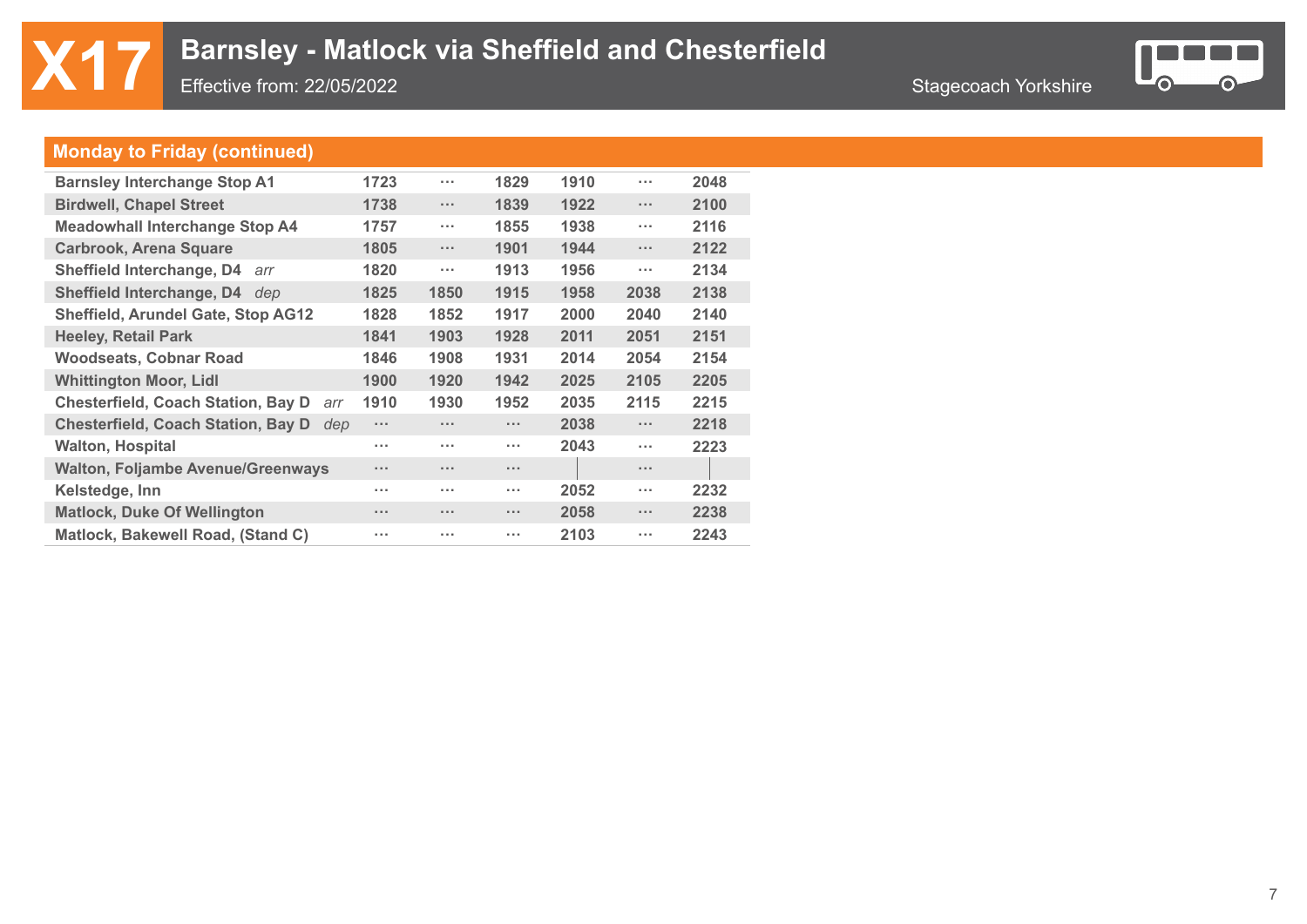

| <b>Saturday</b>                                  |                      |                      |               |                      |                      |                      |                      |            |                      |            |                      |                      |                      |
|--------------------------------------------------|----------------------|----------------------|---------------|----------------------|----------------------|----------------------|----------------------|------------|----------------------|------------|----------------------|----------------------|----------------------|
| <b>Barnsley Interchange Stop A1</b>              | $\sim$               | $\sim$ $\sim$ $\sim$ | 0710          | $\sim$               | 0810                 | $\sim$ $\sim$ $\sim$ | 0910                 | $\sim 100$ | 1009                 | $\sim 100$ | 1109                 | $\sim 100$           | 1209                 |
| <b>Birdwell, Chapel Street</b>                   | $\sim$               | $\sim$ $\sim$ $\sim$ | 0724          | $\sim$               | 0824                 | $\sim$ $\sim$ $\sim$ | 0924                 | $\sim 100$ | 1023                 | $\sim 100$ | 1123                 | $\sim 100$           | 1223                 |
| <b>Meadowhall Interchange Stop A4</b>            | $\sim 100$           | $\sim 100$           | 0741          | $\sim$ $\sim$ $\sim$ | 0841                 | $\sim$ $\sim$ $\sim$ | 0941                 | $\sim 100$ | 1040                 | $\sim 100$ | 1140                 | $\sim 100$           | 1240                 |
| <b>Carbrook, Arena Square</b>                    | $\sim 10^{-1}$       | $\sim$ $\sim$ $\sim$ | 0748          | $\cdots$             | 0848                 | $\sim$ $\sim$ $\sim$ | 0948                 | $\sim$     | 1047                 | $\sim 100$ | 1147                 | $\sim 100$           | 1247                 |
| Sheffield Interchange, D4                        | $\sim$               | $\sim$ $\sim$ $\sim$ | 0805          | 0835                 | 0905                 | 0935                 | 1005                 | 1035       | 1105                 | 1135       | 1205                 | 1235                 | 1305                 |
| Sheffield, Arundel Gate, Stop AG12               | $\sim 100$           | $\sim 100$           | 0807          | 0838                 | 0908                 | 0938                 | 1008                 | 1038       | 1108                 | 1138       | 1208                 | 1238                 | 1308                 |
| <b>Heeley, Retail Park</b>                       | $\sim$               | $\sim$ $\sim$ $\sim$ | 0816          | 0848                 | 0919                 | 0949                 | 1019                 | 1049       | 1119                 | 1149       | 1219                 | 1249                 | 1319                 |
| <b>Woodseats, Cobnar Road</b>                    | $\sim 10^{-1}$       | $\sim 100$           | 0820          | 0853                 | 0924                 | 0954                 | 1024                 | 1054       | 1124                 | 1154       | 1224                 | 1254                 | 1324                 |
| <b>Whittington Moor, Lidl</b>                    | $\sim$               | $\sim$ $\sim$ $\sim$ | 0833          | 0906                 | 0937                 | 1007                 | 1037                 | 1107       | 1137                 | 1207       | 1237                 | 1307                 | 1337                 |
| <b>Chesterfield, Coach Station, Bay D</b><br>arr | $\sim$ $\sim$ $\sim$ | $\sim$ $\sim$ $\sim$ | 0845          | 0919                 | 0950                 | 1020                 | 1050                 | 1120       | 1150                 | 1220       | 1250                 | 1320                 | 1350                 |
| <b>Chesterfield, Coach Station, Bay D</b><br>dep | 0725                 | 0825                 | $\sim$ $\sim$ | 0925                 | $\sim 100$           | 1025                 | $\sim$ $\sim$ $\sim$ | 1125       | $\sim 100$           | 1225       | $\sim$               | 1325                 | $\sim$ $\sim$        |
| <b>Walton, Hospital</b>                          | 0731                 | 0831                 | $\sim 100$    | 0931                 | $\sim 100$           | 1032                 | $\sim 100$           | 1132       | $\sim 100$           | 1232       | $\sim$               | 1332                 | $\cdots$             |
| Kelstedge, Inn                                   | 0742                 | 0842                 | $\sim 100$    | 0942                 | $\sim 100$           | 1043                 | $\sim$ $\sim$ $\sim$ | 1143       | $\sim$ $\sim$ $\sim$ | 1243       | $\sim$               | 1343                 | $\sim$ $\sim$ $\sim$ |
| <b>Matlock, Duke Of Wellington</b>               | 0748                 | 0848                 | $\sim$        | 0948                 | $\sim 100$           | 1050                 | $\sim$ $\sim$ $\sim$ | 1150       | $\sim$ $\sim$ $\sim$ | 1250       | $\sim$               | 1350                 | $\sim$               |
| Matlock, Bakewell Road, (Stand C)                | 0755                 | 0855                 | $\sim$ $\sim$ | 0957                 | $\sim 100$           | 1059                 | $\sim$               | 1159       | $\sim$               | 1259       | $\sim$               | 1359                 | $\sim$ $\sim$ $\sim$ |
|                                                  |                      |                      |               |                      |                      |                      |                      |            |                      |            |                      |                      |                      |
| <b>Barnsley Interchange Stop A1</b>              | $\sim$ $\sim$        | 1309                 | $\sim 100$    | 1409                 | $\sim$               | 1509                 | 1552                 | $\sim 100$ | $\sim$ $\sim$ $\sim$ | 1718       | $\cdots$             | 1826                 | 1910                 |
| <b>Birdwell, Chapel Street</b>                   | $\sim 100$           | 1323                 | $\sim 100$    | 1423                 | $\sim 100$           | 1524                 | 1604                 | $\sim 100$ | $\sim$ $\sim$ $\sim$ | 1733       | $\sim$ $\sim$        | 1839                 | 1922                 |
| <b>Meadowhall Interchange Stop A4</b>            | $\sim 100$           | 1340                 | $\sim 100$    | 1440                 | $\sim$ $\sim$ $\sim$ | 1541                 | 1620                 | $\sim 100$ | $\sim$ $\sim$ $\sim$ | 1749       | $\sim$ $\sim$ $\sim$ | 1855                 | 1938                 |
| <b>Carbrook, Arena Square</b>                    | $\sim 100$           | 1348                 | $\sim 100$    | 1449                 | $\sim 100$           | 1552                 | 1626                 | $\sim 100$ | $\sim$ $\sim$ $\sim$ | 1758       | $\cdots$             | 1901                 | 1944                 |
| Sheffield Interchange, D4                        | 1335                 | 1405                 | 1440          | 1510                 | 1540                 | 1610                 | 1640                 | 1710       | 1745                 | 1815       | 1845                 | 1915                 | 1958                 |
| <b>Sheffield, Arundel Gate, Stop AG12</b>        | 1338                 | 1408                 | 1443          | 1513                 | 1543                 | 1613                 | 1642                 | 1713       | 1748                 | 1818       | 1847                 | 1917                 | 2000                 |
| <b>Heeley, Retail Park</b>                       | 1349                 | 1419                 | 1456          | 1526                 | 1556                 | 1626                 | 1653                 | 1726       | 1800                 | 1829       | 1858                 | 1928                 | 2011                 |
| <b>Woodseats, Cobnar Road</b>                    | 1354                 | 1424                 | 1501          | 1531                 | 1601                 | 1631                 | 1656                 | 1731       | 1805                 | 1834       | 1902                 | 1931                 | 2014                 |
| <b>Whittington Moor, Lidl</b>                    | 1407                 | 1437                 | 1514          | 1544                 | 1614                 | 1644                 | 1707                 | 1744       | 1819                 | 1846       | 1914                 | 1942                 | 2025                 |
| <b>Chesterfield, Coach Station, Bay D</b><br>arr | 1420                 | 1450                 | 1527          | 1557                 | 1627                 | 1657                 | 1717                 | 1757       | 1832                 | 1858       | 1924                 | 1952                 | 2035                 |
| Chesterfield, Coach Station, Bay D dep           | 1425                 | $\cdots$             | 1532          | $\cdots$             | 1632                 | $\sim$               | 1720                 | $\sim 100$ | 1837                 | $\sim$     | $\sim$ $\sim$ $\sim$ | $\sim$ $\sim$ $\sim$ | 2038                 |
| <b>Walton, Hospital</b>                          | 1432                 | $\sim$ $\sim$ $\sim$ | 1539          | $\sim$ $\sim$        | 1639                 | $\sim 100$           | 1725                 | $\sim 100$ | 1843                 | $\sim 100$ | $\cdots$             | $\sim 100$           | 2043                 |
| Kelstedge, Inn                                   | 1443                 | $\sim$               | 1550          | $\cdots$             | 1650                 | $\sim$               | 1734                 | $\sim 100$ | 1854                 | $\sim 100$ | $\sim$ $\sim$        | $\sim$ $\sim$ $\sim$ | 2052                 |
| <b>Matlock, Duke Of Wellington</b>               | 1450                 | $\sim$ $\sim$ $\sim$ | 1557          | $\sim$ $\sim$ $\sim$ | 1657                 | $\sim 100$           | 1740                 | $\sim 100$ | 1900                 | $\sim 100$ | $\cdots$             | $\sim 100$           | 2058                 |
| Matlock, Bakewell Road, (Stand C)                | 1459                 | $\sim$               | 1606          | $\cdots$             | 1706                 | $\sim$               | 1745                 | $\sim$     | 1907                 | e e c      | $\cdots$             | $\sim 100$           | 2103                 |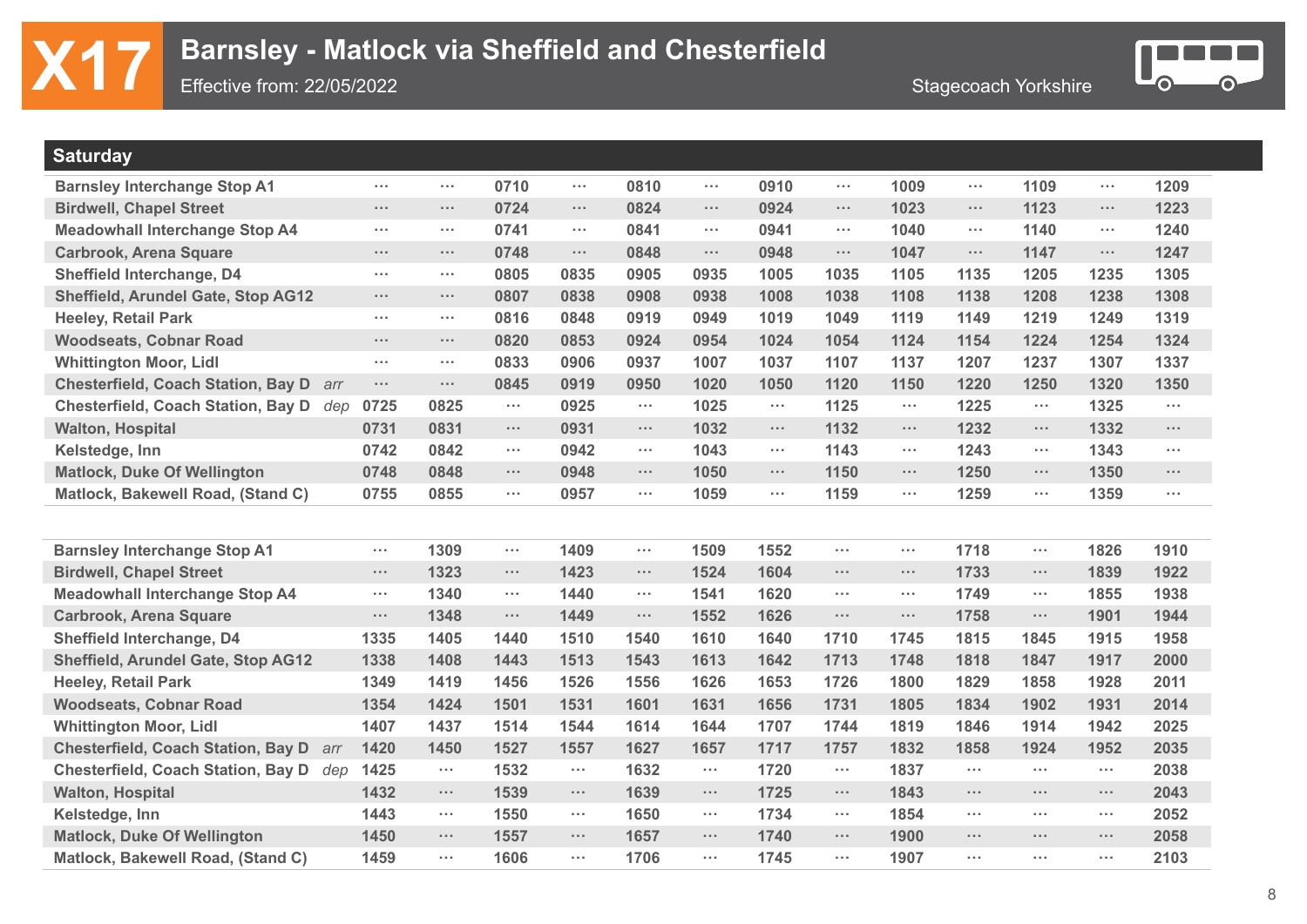# **X17** Barnsley - Matlock via Sheffield and Chesterfield<br>Effective from: 22/05/2022

Effective from: 22/05/2022



### **Saturday (continued)**

| 2100<br><b>Birdwell, Chapel Street</b><br>$\cdots$<br>2116<br><b>Meadowhall Interchange Stop A4</b><br>. |
|----------------------------------------------------------------------------------------------------------|
|                                                                                                          |
|                                                                                                          |
| 2122<br><b>Carbrook, Arena Square</b><br>$\cdots$                                                        |
| 2138<br>Sheffield Interchange, D4<br>2038                                                                |
| <b>Sheffield, Arundel Gate, Stop AG12</b><br>2140<br>2040                                                |
| 2051<br>2151<br><b>Heeley, Retail Park</b>                                                               |
| <b>Woodseats, Cobnar Road</b><br>2054<br>2154                                                            |
| 2105<br>2205<br><b>Whittington Moor, Lidl</b>                                                            |
| <b>Chesterfield, Coach Station, Bay D</b><br>2115<br>2215<br>arr                                         |
| <b>Chesterfield, Coach Station, Bay D</b><br>2218<br>dep<br>.                                            |
| <b>Walton, Hospital</b><br>2223<br>$\cdots$                                                              |
| 2232<br>Kelstedge, Inn<br>.                                                                              |
| <b>Matlock, Duke Of Wellington</b><br>2238<br>                                                           |
| Matlock, Bakewell Road, (Stand C)<br>2243<br>.                                                           |